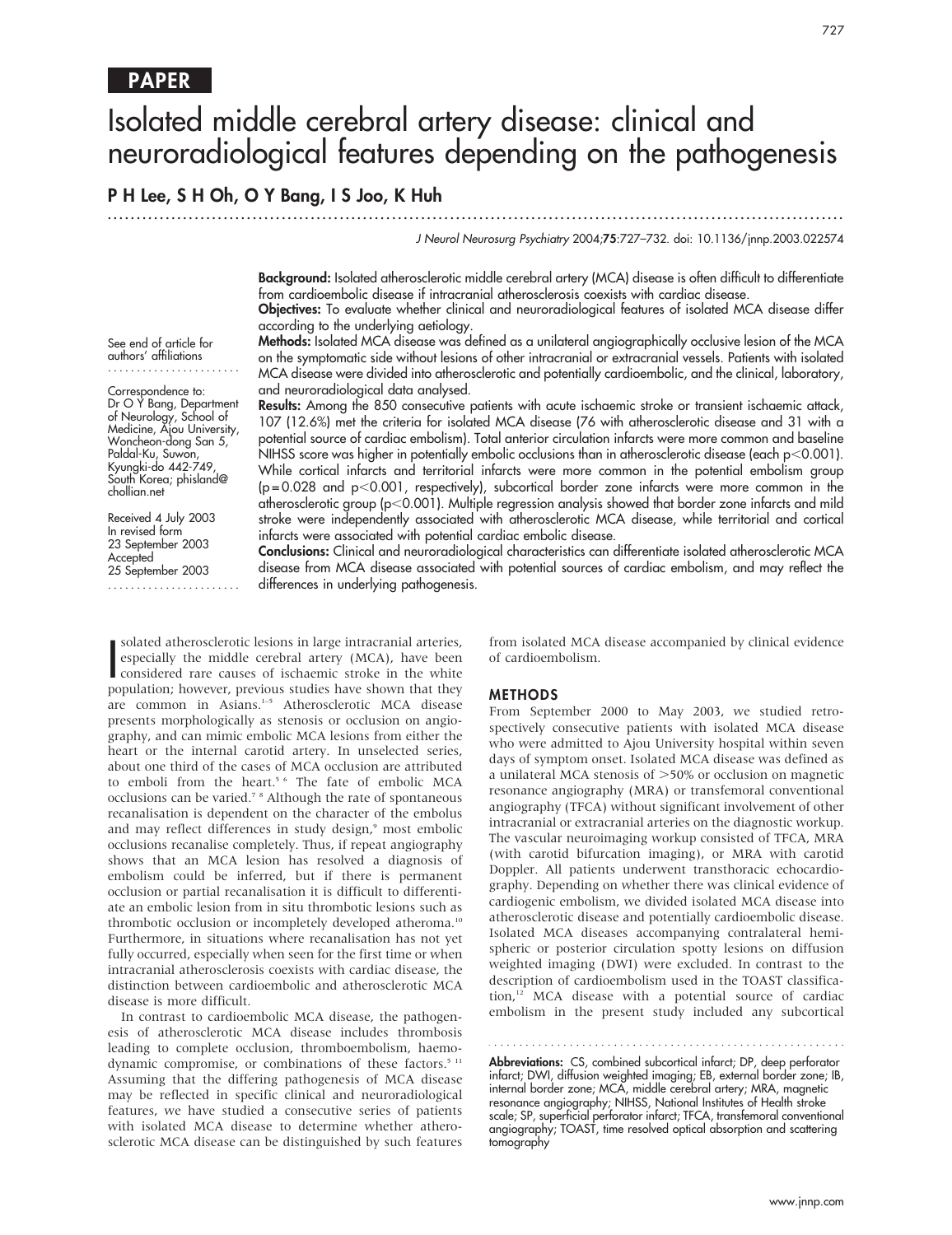infarcts regardless of their size or the clinical presentation of lacunes. Potential sources of cardiogenic embolism were as follows: recent myocardial infarction (less than three weeks before), known atrial fibrillation with or without mural thrombus, mitral stenosis or prosthetic valve, dilated cardiomyopathy, sick sinus syndrome, and acute bacterial endocarditis. For the sake of an exact aetiological classification, patients who did not have a full workup or those who had two or more aetiologies were excluded from the study. We also excluded patients with bilateral isolated MCA stenosis exceeding  $50\%$  (n = 18).

Magnetic resonance imaging (MRI) was done within one week of the onset of symptoms (mean 2.5 days; range 1 to 7). We undertook a comparative analysis to determine whether the clinical and radiological features of atherosclerotic MCA disease could be distinguished from those of MCA disease with a potential source of cardiac embolism.

We reviewed the medical history, neurological examination findings, and laboratory test results. According to the clinical stroke syndrome, we divided patients into lacunar, partial anterior circulation, and total anterior circulation infarcts.<sup>13</sup> The vascular risk factors were identified as follows:

- N hypertension: use of antihypertensive agents, or systolic blood pressure >160 mm Hg, or diastolic blood pressure  $\geq$ 95 mm Hg on admission;
- N diabetes mellitus: use of oral hypoglycaemic agents or glycosylated haemoglobin  $>6.4\%$ ;
- $\bullet$  hypercholesterolaemia: use of antihyperlipidaemic agents or serum cholesterol level >220 mg/dl;
- smoking: any cigarette usage within the 28 days preceding the index stroke.

All patients underwent DWI. MRA was done on a 1.5 T machine (GE, Signa, Advantage). The diagnosis of infarcts on the MCA territory was made with the use of previously published templates (fig 1).<sup>14-16</sup> MCA lesions on DWI were individually classified as subcortical, cortical (involvement of only one M2 branch of MCA), and territorial infarcts (involvement of more than one M2 branch of the MCA or MCA stem involvement).7 According to the topographical classification suggested by Bogousslavsky and Regli, subcortical infarcts were further subdivided into deep perforator (DP), border zone including either internal or external border zone infarcts, superficial perforator (SP), and combined subcortical (CS) infarcts.<sup>15</sup> Using DWI, we also analysed spotty lesions in the cortical region concomitantly. Haemorrhagic transformation was assessed using baseline computed tomography (CT), with further CT or MRI within one week after symptom onset. Any areas of heterogeneous or homogeneous hypointense signal within the infarct area on T2 weighted imaging or DWI, and heterogeneous or homogeneous high signal on non-contrast CT were defined as haemorrhagic transformation.<sup>17 18</sup>

In addition, we recruited patients with acute MCA infarcts on DWI who had a potential source of cardioembolism without an occlusive MCA lesion on MRA, to determine whether the clinicoradiological features of MCA disease with a potential source of cardiac embolism could be distinguished from those of recanalised cardioembolic MCA infarcts. These patients were selected from the same study pool of isolated MCA disease and were defined as cases of potential cardioembolism without MCA disease.

We measured M1 stenosis on MRA or TFCA by previously suggested methods.19 The M1 stenosis was calculated according to the residual lumen diameter measured at the site of maximum narrowing and the diameter of the adjacent normal vessel, from which the percentage stenosis was calculated. The degree of stenosis was graded as follows: low degree of stenosis (50–74%); high degree of stenosis (75– 99%); and occlusion. These measurements were made independently by two of us (LPH and OSH), using a hand held caliper; an acceptable level of interobserver agreement in interpreting angiographic stenosis was observed ( $\kappa = 0.853$ ). Because of poor visualisation of the lenticulostriatal artery on MRA, the location of MCA disease was roughly divided into proximal and distal halves of M1.

# **Statistics**

Statistical analyses were undertaken using a commercially available software package (SPSS, version 10.0). We used  $\chi^2$ and t tests to compare clinical features and stroke subtype with respect to aetiology when the variables were categorical and continuous, respectively. Variables were considered for multivariate analysis if they had a probability (p) value of  $\leq 0.1$  in univariate analysis. Logistic regression analysis using the backward stepwise method was applied to look for independent predictors of atherosclerotic MCA disease and MCA occlusion with a potential source of cardiac embolism. Independent variables were sex, age, risk factors, mild stroke (NIHSS score<sup>20</sup>  $\leq$ 6), severe stroke (NIHSS score  $\geq 6$ ), stroke syndrome, and neuroradiological topography. Results are given as odds ratios (OR) as estimates of relative risk with 95% confidence intervals (CI). A p value of less than 0.05 was used to determine a statistically significant difference.

# RESULTS

Among the 850 consecutive patients with acute ischaemic stroke or transient ischaemic attacks, 107 (12.6%) met the criteria for isolated MCA disease. Among these 107 patients, 76 were classified as atherosclerotic and 31 as potentially cardioembolic. Of the latter, 20 had atrial fibrillation, five had valvar heart disease, three had recent myocardial infarction, two had dilated cardiomyopathy, and one had sick sinus syndrome. Details of the clinical features in the two groups are given in table 1. Twelve patients with atherosclerotic MCA disease (15.8%) and one with potentially cardioembolic MCA disease (3.2%) presented with a clinical diagnosis of transient ischaemic attacks (TIA).

Clinically, while total anterior circulation infarcts were more common in the potential cardiac embolism group  $(p<0.001)$ , lacunar and partial anterior circulation infarcts were more often observed in the atherosclerotic group  $(p = 0.012$  and 0.004, respectively). Patients with atherosclerotic MCA disease were younger ( $p = 0.006$ ) and more often had hypertension and diabetes ( $p = 0.024$  and 0.038, respectively) than patients with MCA disease with a potential source of cardiac embolism. Serum triglyceride was higher in the atherosclerotic group than in the potential embolism group (mean (SD): 2.00 (1.92) v 1.15 (0.55) mmol/l,  $p = 0.002$ ). The degree of the initial neurological deficit, defined as baseline NIHSS score, was more severe in the potential embolism group than in the atherosclerotic group  $(9.7 \ (4.7) \ v \ 4.6 \ (3.9), \ p < 0.001)$ . The potential embolism group arrived more rapidly at hospital and more often presented with a sudden onset of stroke than the atherosclerotic group  $(p = 0.002$  and 0.001, respectively). No significant differences in sex, smoking, or other laboratory data (initial glucose, total cholesterol, low density lipoprotein cholesterol, high density lipoprotein cholesterol, packed cell volume) were detected between the two groups.

TFCA was done in 22 patients with atherosclerotic MCA disease (five with low degree stenosis, 10 with high degree stenosis, and seven with occlusion) and in three patients with potentially cardioembolic MCA disease (all had MCA occlusions). No patients with potentially cardioembolic MCA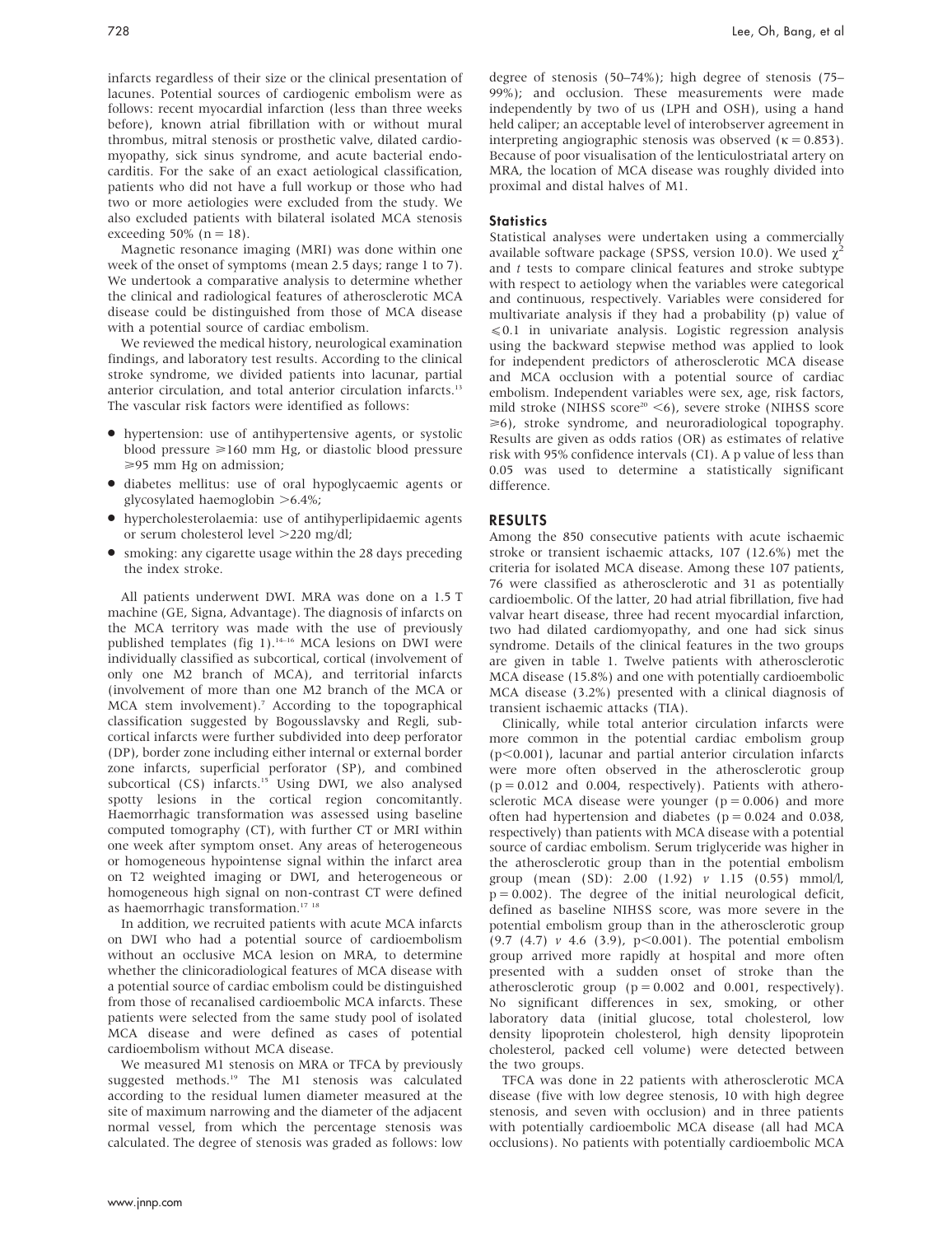

Figure 1 Definition of topographic patterns using diffusion weighted magnetic resonance imaging. Territorial infarcts (A) showing involvement of more than one M2 branch of the middle cerebral artery (MCA), or MCA stem involvement and cortical infarcts (B), showing involvement of only one M2 branch of the MCA. Subcortical infarcts (C) are subdivided into deep perforator (DP) infarcts, border zone infarcts including either internal (IB) or external border zone (EB) infarcts, and superficial perforator (SP) infarcts.

| Table 1<br>Demographic features of patients with middle cerebral artery occlusions                               |                                                                       |                                                        |                                                                      |                                                  |                                                                    |  |
|------------------------------------------------------------------------------------------------------------------|-----------------------------------------------------------------------|--------------------------------------------------------|----------------------------------------------------------------------|--------------------------------------------------|--------------------------------------------------------------------|--|
| Variable                                                                                                         | <b>AS-MCA</b><br>$(n = 76)$                                           | p Value                                                | <b>PSCE-MCA</b><br>$(n = 31)$                                        | p Value                                          | <b>PSCE without MCA</b><br>$(n = 30)$                              |  |
| Male sex<br>Age (years)*                                                                                         | 39 (52.0)<br>58 (13)                                                  | NS<br>0.006 <sub>†</sub>                               | 18 (58.1)<br>66 (14)                                                 | <b>NS</b><br><b>NS</b>                           | 16 (53.3)<br>64 (11)                                               |  |
| Risk factors<br>Hypertension<br><b>Diabetes</b><br>Smoking<br>Blood glucose (mmol/l)*<br>Total serum cholesterol | 51(61.8)<br>25(33.3)<br>23 (35.9)<br>8.73 (4.28)                      | 0.024<br>0.038§<br><b>NS</b><br><b>NS</b>              | 13(43.3)<br>4(13.3)<br>9(30.0)<br>8.51(3.42)                         | <b>NS</b><br><b>NS</b><br><b>NS</b><br><b>NS</b> | 12(40.0)<br>5(16.7)<br>10(33.3)<br>8.73 (3.33)                     |  |
| $(mmol/l)^*$<br>LDL $(mmol/l)^*$<br>HDL $(mg/d!)^*$<br>TG ( $mg/dl$ )*<br>PCV (%)*                               | 4.88 (1.10)<br>2.86 (0.92)<br>1.19(0.29)<br>2.00 (1.92)<br>39.8 (6.7) | <b>NS</b><br>NS<br>NS<br>$0.002+$<br><b>NS</b>         | 4.61 (1.07)<br>2.93(0.87)<br>1.24 (0.24)<br>1.15(0.55)<br>40.3 (5.8) | <b>NS</b><br>NS<br><b>NS</b><br>NS<br><b>NS</b>  | 5.07 (1.48)<br>2.62(0.99)<br>1.28(0.33)<br>1.28(0.47)<br>41.6(6.1) |  |
| Stroke syndrome<br>Lacuna<br>Partial<br>Total<br>Initial NIHSS score*<br>Time from onset to                      | 31(48.4)<br>25(39.1)<br>8(12.5)<br>4.6(3.9)                           | $0.012$ ‡<br>$0.004$ §<br>$< 0.001 \pm$<br>$< 0.001 +$ | 6(20.0)<br>3(10.0)<br>21(70.0)<br>9.7(4.7)                           | NS<br>$<$ 0.001§<br>$<$ 0.001§<br>$< 0.001 +$    | 2(6.7)<br>22 (73.3)<br>5(16.7)<br>5.2(3.6)                         |  |
| hospital (h)*<br>Abrupt onset                                                                                    | 35(40)<br>37(48.7)                                                    | $0.002+$<br>$0.001$ ±                                  | 14(19)<br>26 (83.8)                                                  | <b>NS</b><br><b>NS</b>                           | 23 (32)<br>26 (86.6)                                               |  |
| Site of MCA lesion<br>Proximal<br><b>Distal</b>                                                                  | 59 (77.6)<br>17(22.4)                                                 | 0.008 <sub>‡</sub>                                     | 16(51.6)<br>15(48.4)                                                 |                                                  |                                                                    |  |
| Degree of stenosis<br>Low degree<br>High degree<br>Occlusion                                                     | 19 (25.0)<br>32 (32.1)<br>25 (32.9)                                   | NS<br><b>NS</b><br>0.007 <sub>‡</sub>                  | 6(19.4)<br>6(19.4)<br>19 (61.2)                                      |                                                  |                                                                    |  |

Values are n (%) or \*mean (SD).

AS-MCA, atherosclerotic middle cerebral artery disease; HDL, high density lipoprotein cholesterol; LDL, low density lipoprotein cholesterol; MCA, middle cerebral artery disease; NIHSS, National Institutes of Health stroke scale; Partial, partial anterior circulation infarct; PCV, packed cell volume; PSCE-MCA, middle cerebral artery disease with potential source of cardioembolism; TG, triglycerides; Total, total anterior circulation infarct.<br>†Mann–Whitney test, ‡Pearson x² test, §Fischer's exact test.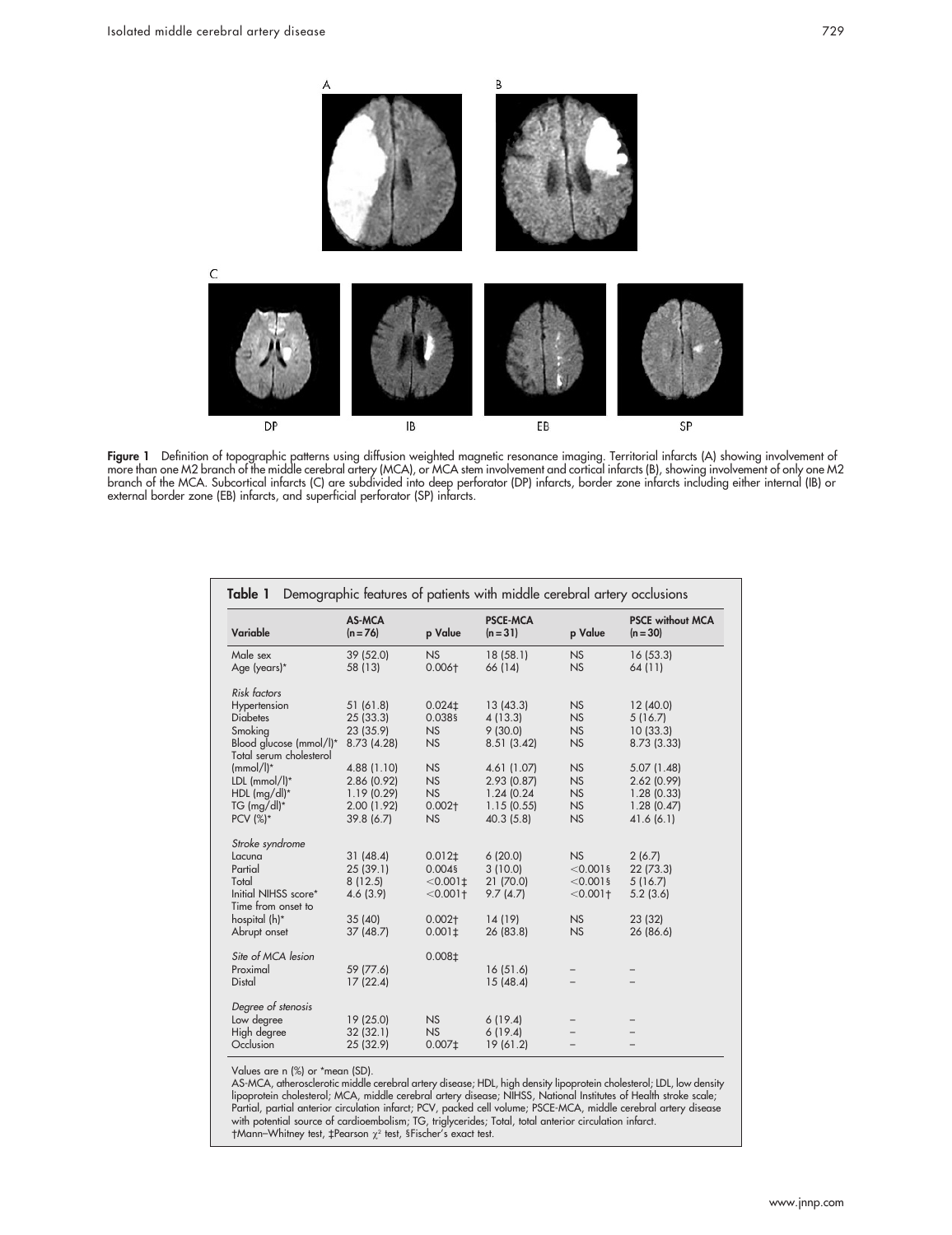disease had collaterals from the posterior or anterior cerebral artery, whereas 14 patients (63.6%) with atherosclerotic MCA disease diseases had good collaterals on TFCA. Based on angiographic characteristics, lesions of the MCA were more proximally located in the atherosclerotic group than in the potential embolism group (77.6%  $\nu$  51.6%, p = 0.008) and complete MCA occlusion was more common in the potential embolism group than in the atherosclerotic group (61.2%  $\nu$  $32.9\%$ ,  $p = 0.007$ ).

Excluding 12 patients with atherosclerotic MCA disease who presented with TIA without fresh lesions on DWI, we made a comparative analysis of radiological patterns between patients with atherosclerotic MCA disease  $(n = 64)$  and patients with potentially cardioembolic MCA disease  $(n = 31)$  (table 2). Neuroradiologically, subcortical infarcts were significantly more common in the atherosclerotic group than in the potential embolism group  $(82.8\% \text{ } v \text{ } 19.4\%$ ,  $p<0.001$ ). Individual analysis of subcortical infarcts showed that border zone infarcts were more common in the atherosclerotic group than in the potential embolism group  $(p<0.001)$  and there was a trend for DP infarcts to be more common in the atherosclerotic group ( $p = 0.049$ ). The border zone infarct group comprised 15 patients with internal border zone infarcts, six with external border zone infarcts, and three with combined internal and external border zone infarcts. Cortical infarcts and territorial infarcts, however, were significantly more common in MCA disease with a potential source of cardiac embolism ( $p = 0.028$  and  $p \le 0.001$ , respectively). Cortical spotty lesions on DWI did not differ between the two groups.

On multivariate logistic regression analysis, border zone infarcts (OR 13.4 (95% CI, 1.5 to 118.3),  $p = 0.019$ ) and mild stroke (OR 9.2 (2.9 to 28.6)) were significant predictors of atherosclerotic MCA disease, while territorial infarcts (OR 52.9 (2.2 to 138.8),  $p = 0.006$ ) and cortical infarcts (OR 9.6  $(2.4 \text{ to } 38.0)$ ,  $p = 0.001$ ) were independently associated with potentially cardioembolic MCA disease. Though not reaching statistical significance, DP infarcts (OR 3.8), cortical spotty lesions (OR 3.4), and SP infarcts (OR 2.1) tended to be associated with atherosclerotic MCA disease, and haemorrhagic transformation (OR 3.1) trend to be associated with potentially cardioembolic MCA disease.

The topographic patterns are schematically illustrated in fig 2 with respect to the degree of MCA stenosis. In MCA occlusion, potentially cardioembolic MCA diseases were often manifested by territorial infarcts, while atherosclerotic MCA disease was associated with border zone infarcts ( $p$ <0.001).



**Figure 2** Differences in topography between atherosclerotic middle cerebral artery (MCA) disease and MCA disease with potential sources of cardioembolism, related to the degree of stenosis. AS, atherosclerotic MCA disease; PSCE, MCA disease with a potential source of cardioembolism.

In high degree stenosis, MCA disease with a potential source of cardiac embolism were related to cortical infarcts more often than atherosclerotic MCA disease ( $p = 0.04$ ).

In a comparative analysis between the two groups of patients with potential sources of cardiac embolism (with and without occlusive MCA disease; tables 1 and 2), the group with MCA disease was more likely to have total anterior circulation infarcts and territorial infarcts  $(p<0.001)$ and  $p = 0.002$ , respectively), while the group without MCA disease was more likely to have partial anterior circulation infarcts and cortical infarcts  $(p<0.001$  and  $p = 0.011$ , respectively). Among the patients with potential sources of cardiac embolism, the initial NIHSS score was higher in those with MCA occlusive disease than in those without (9.7 (4.7)  $\nu$ 5.2 (3.6);  $p<0.001$ ); haemorrhagic transformation was more common in the group without MCA occlusive disease, but the difference was not statistically significant. The average time from onset of stroke to TFCA or MRA was not significantly different between the two groups.

#### **DISCUSSION**

Studies on spontaneous recanalisation after cardioembolic stroke show that, although most MCA occlusions

| occlusions                  |                             |                |                             |           |                                       |  |  |  |
|-----------------------------|-----------------------------|----------------|-----------------------------|-----------|---------------------------------------|--|--|--|
|                             | <b>AS-MCA</b><br>$(n = 64)$ | p Valuet       | <b>PSCE-MCA</b><br>$(n=31)$ | p Valuet  | <b>PSCE</b> without<br>$MCA (n = 30)$ |  |  |  |
| Subcortical infarct         | 53 (82.8)                   | < 0.001        | 6(19.4)                     | <b>NS</b> | 6(20.0)                               |  |  |  |
| DP                          | 15(23.4)                    | 0.049          | 2(6.5)                      | <b>NS</b> | 1(3.3)                                |  |  |  |
| Border zone                 | 24 (37.5)                   | < 0.001        | 1(3.2)                      |           |                                       |  |  |  |
| Internal border zone        | 18(28.1)                    | 0.005          | 1(3.2)                      |           |                                       |  |  |  |
| External border zone        | 9(14.1)                     | 0.028          |                             |           |                                       |  |  |  |
| <b>SP</b>                   | 13 (20.3)                   | N <sub>S</sub> | 2(6.5)                      | <b>NS</b> | 5(16.7)                               |  |  |  |
| $CS(SP+DP)$                 | 5(7.8)                      | <b>NS</b>      |                             |           |                                       |  |  |  |
| Cortical infarct            | 8(12.5)                     | 0.028          | 10(32.3)                    | 0.011     | 20(66.7)                              |  |  |  |
| Territorial infarct         | 3(4.7)                      | < 0.001        | 15(48.4)                    | 0.002     | 4(13.3)                               |  |  |  |
| Cortical spotty lesion      | 22(34.4)                    | <b>NS</b>      | 5(16.1)                     | <b>NS</b> |                                       |  |  |  |
| Haemorrhagic transformation | 1(1.5)                      | <b>NS</b>      | 3(9.7)                      | <b>NS</b> | 5(16.7)                               |  |  |  |

Table 2 Neuroradiological characteristics of patients with middle cerebral artery

Values are n (%).

Together with internal border zone infarct (3), combined subcortical infarct (3), and superficial perforator infarct (1).

-Fischer's exact test.

AS-MCA, atherosclerotic middle cerebral artery disease; CS, combined subcortical infarct; DP, deep perforator infarct; MCA, middle cerebral artery disease; PSCE-MCA, middle cerebral artery disease with potential source of cardioembolism; SP, superficial perforator infarct.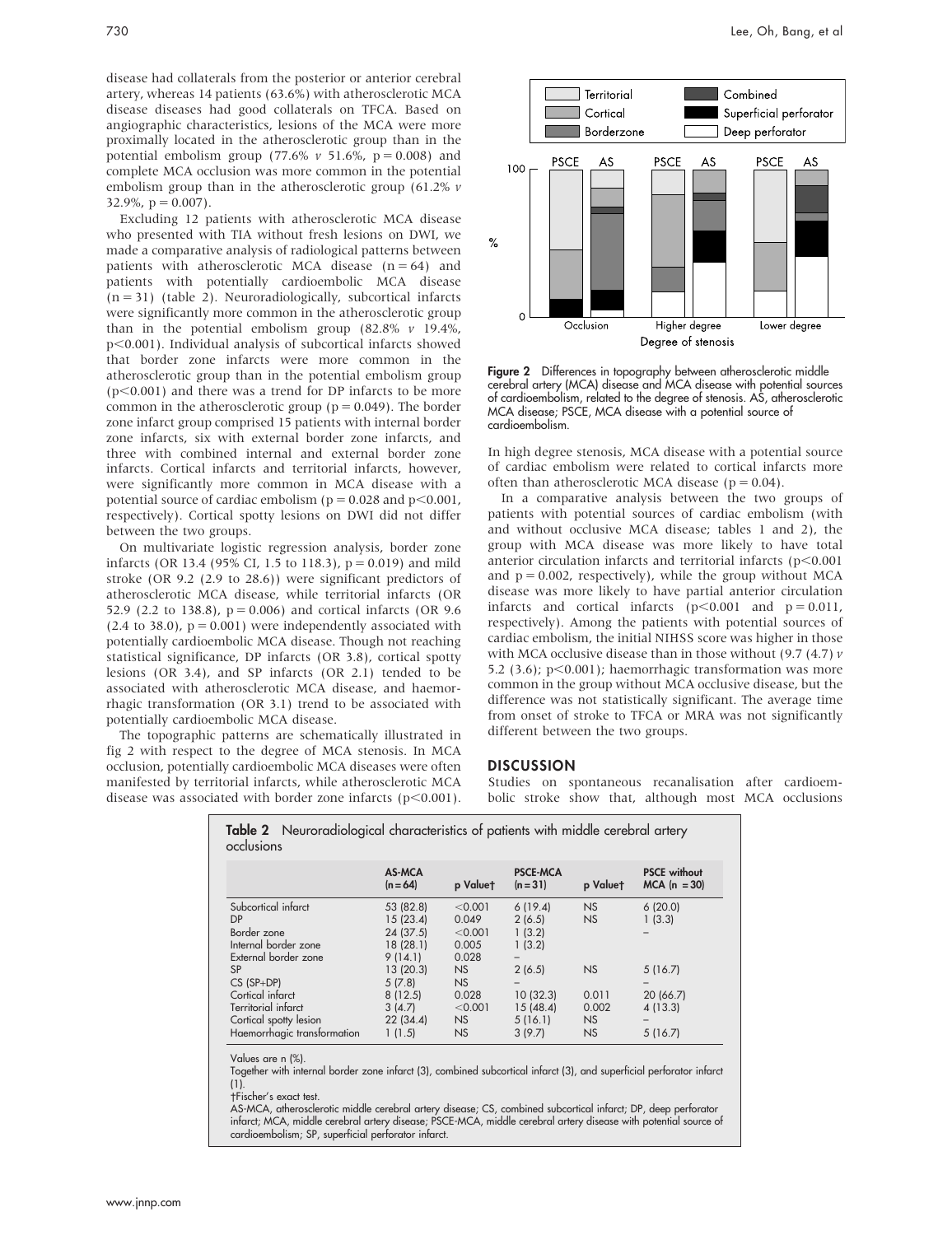recanalise spontaneously in the first days, up to 30% remain occluded even up to seven days after the event.<sup>7</sup> <sup>8</sup> However, it is known that angiographic characteristics are unreliable in distinguishing between atherosclerotic and cardioembolic MCA lesions.10 In present study, about a half the patients with presumed cardioembolic infarcts in the MCA territory showed either MCA stenosis or occlusion on angiography, which mimicked the lesions of atherosclerotic MCA disease. As well as describing the vascular characteristics of spontaneous recanalisation, our study focused on certain clinical and neuroradiological characteristics that were helpful in differentiating between atherosclerotic and cardioembolic MCA disease.

Clinically, patients with potentially cardioembolic MCA disease were likely to have total anterior circulation infarcts, and to have a higher baseline NIHSS score than patients with atherosclerotic MCA disease. On the other hand, the atherosclerotic group presented with mild neurological deficits, such as lacunes or partial anterior circulation infarcts. This difference in neurological deficits between the two groups may explain the more rapid arrival in hospital of patients with potentially cardioembolic MCA disease. The increased prevalence of atrial fibrillation with age may account for the older mean age of patients with potentially cardioembolic MCA disease. On the basis of the topographic patterns, the atherosclerotic group was more likely to present with subcortical infarcts, while the potentially cardioembolic group was more likely to present with cortical or territorial infarcts, which were well correlated with the clinical presentation. These clinical and topographical features could be ascribed to differences in the adequacy of collateral perfusion between the two groups.<sup>21</sup> There may be well developed collaterals in pre-existing and long standing atherosclerotic MCA disease, whereas collaterals tend to be inadequate in MCA occlusion caused by embolic disease.

In subgroup analysis of subcortical infarcts, although DP infarcts were often associated with atherosclerotic MCA disease—in accordance with our previous report that around 40% of deep striatocapsular infarcts were associated with atherosclerotic MCA disease<sup>22</sup>—border zone infarcts were the sole independent predictor of atherosclerotic MCA disease on multivariate analysis. Internal border zone (IB) infarcts accounted for about 75% of patients with border zone infarcts in the present study. In previous studies it was found that patients with IB infarcts had a higher frequency of severe carotid artery stenosis or occlusion,<sup>23 24</sup> and a haemodynamic aetiology was suggested; this is indirectly supported by PET and SPECT studies.<sup>25 26</sup> Angeloni et al reported that IB infarcts may result from isolated MCA occlusions,<sup>27</sup> and our data show that IB infarcts can result from isolated atherosclerotic MCA disease without carotid artery stenosis or occlusion. IB infarcts may serve as a neuroradiological clue to differentiate isolated atherosclerotic MCA disease from potentially embolic MCA disease. On the other hand, the incidence of SP infarcts located in the most superficial part of the corona radiata and the long association fasciculi28 29 did not differ between the two groups. Although the mechanism of SP infarcts is not settled, Yonemura et al recently suggested that these infarcts are associated with both emboligenic heart disease and large artery disease,<sup>30</sup> which explains why there was no difference in SP infarcts between the two groups in our study. This is further supported by the finding that the incidence of cortical spotty lesion detectable by DWI—known to be small embolic signals either from large arteries or the heart<sup>31</sup>-did not differ between the two groups.

On angiography, MCA lesions in the atherosclerotic group were located in the more proximal part of the artery, reflecting the similar mechanism in extracranial atherosclerosis, where the lesions are frequently observed in regions of arterial bifurcation. In our comparison between the degree of stenosis and neuroradiological topography, MCA occlusion or high degree stenosis had different clinical manifestation depending on the pathogenesis (fig 2); the atherosclerotic group often presented with border zone infarcts, whereas the potentially cardioembolic group mainly presented with cortical or territorial infarcts. These findings are in agreement with previous reports emphasising the importance of collateral circulatory pathways and collateral perfusion in determining infarct pattern and size.7 27 32 33 In our comparison of patients with potential sources of cardiogenic emboli who did and did not have occlusive MCA disease, the pattern of cortical involvement was similar in the two groups, suggesting that they shared the common underlying pathogenesis of cardioembolism; however, the patients with occlusive MCA disease had more severe neurological deficits and a radiologically more extensive infarct area, in agreement with previous reports that early recanalisation of embolic MCA occlusions has a favourable impact on infarct size and clinical outcome.<sup>78</sup>

The differentiation between cardioembolic and atherosclerotic MCA disease may have clinical implications for early anticoagulant treatment in cardioembolic stroke. Although this subject remains under debate, it is known that recurrent cardioembolic strokes mostly occur in the early stage after infarction.34 However, the mechanism of atherosclerotic MCA disease is known to be related to thromboembolism or haemodynamic compromise, and thus an individual strategy is required depending on the pathogenesis.

It may be unwise to extrapolate our findings relating to MCA disease associated with a potential source of cardiac embolism to definite cardioembolic MCA disease without acquiring data from repeated vascular neuroimaging. This reflects the controversy over cardiogenic embolism as a cause of subcortical infarcts. Despite the fact that the association of DP infarcts with cardioembolism is still under debate, $35-38$ recent reports suggest that the embolic contribution to the pathogenesis of border zone and SP infarcts is more common than expected.<sup>30</sup> <sup>39</sup> Furthermore, in our study one patient with potentially cardioembolic MCA disease who had DP infarcts showed complete recanalisation of the MCA at follow up angiography, suggesting a cardioembolic mechanism. To resolve this issue, further study with follow up vascular neuroimaging is warranted.

#### Conclusions

In this study, infarcts caused by underlying haemodynamic compromise were related to atherosclerotic middle cerebral artery disease, while tandem artery infarcts caused by large emboli were more common when there was MCA disease with potential sources of cardioembolism. Our study also suggests that the clinical and neuroradiological characteristics of the cerebral lesions reflect the differences in underlying pathogenesis, and are helpful in differentiating between isolated atherosclerotic MCA disease and MCA disease with a potential source of cardiac embolism.

#### .....................

Authors' affiliations

P H Lee, S H Oh, O Y Bang, I S Joo, K Huh, Department of Neurology, School of Medicine, Ajou University, South Korea

Competing interests: none declared

### **REFERENCES**

- 1 Gorelick PB, Caplan LR, Hier DB, et al. Racial differences in the distribution of anterior circulation occlusive disease. Neurology 1984;34:54–9.
- 2 Caplan LR, Gorelick PB, Hier DB. Race, sex and occlusive cerebrovascular disease: a review. Stroke 1986;17:648–55.